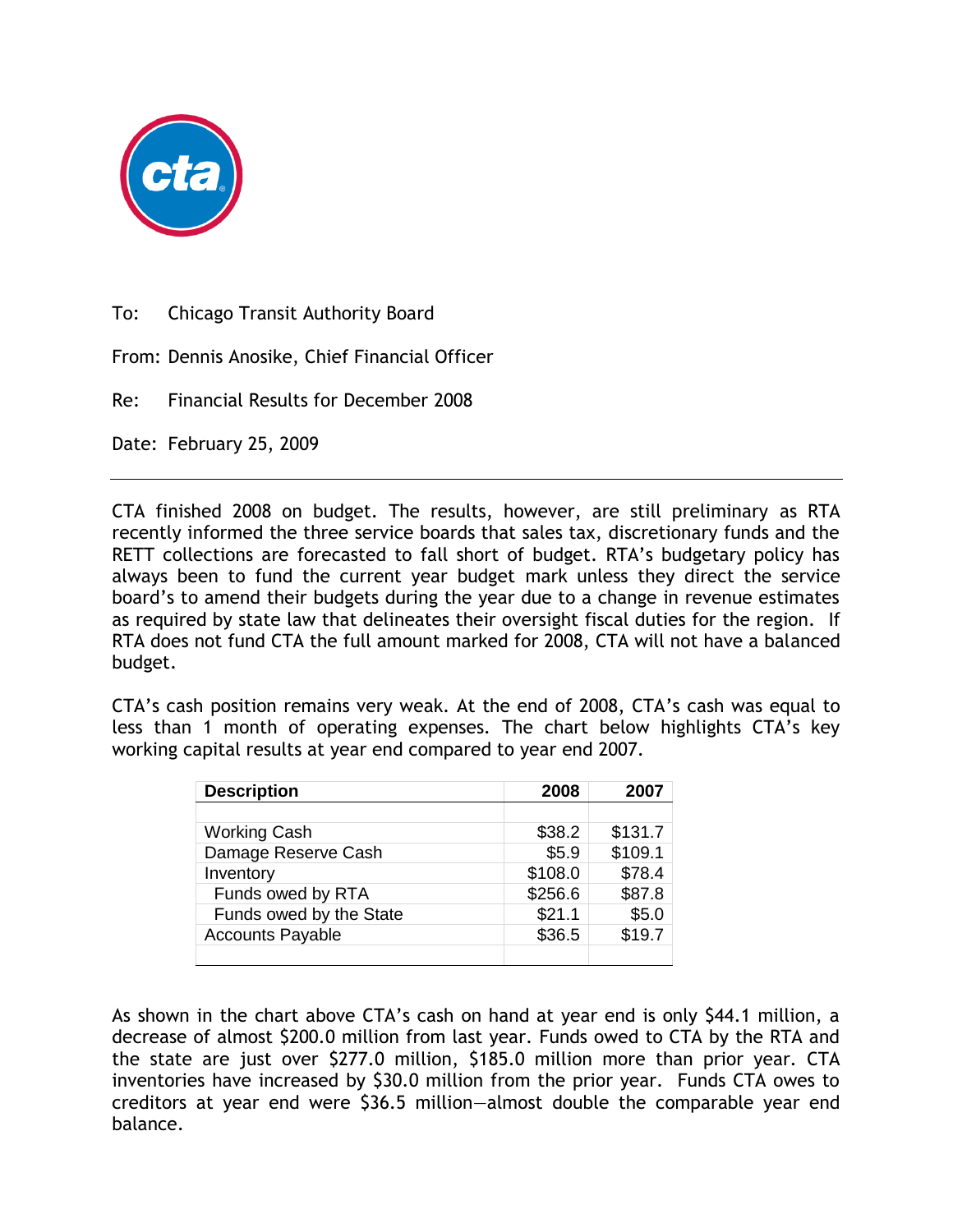CTA finished the year with record ridership—526.3 million trips. This was 26.8 million trips or 5.4% higher than 2007. However, free rides also increased by 23.1 million trips over the prior year due to the senior and disabled free ride programs granted by the State beginning in March 2008 and October 2008 respectively.

Public Funding Required for Operations for the month was \$63.3 million and was \$3.3 million more than budget. For the year to date, public funding was \$661.8 million and equaled budget.

Recovery Ratio, which measures the percentage of operating expenses CTA funds from internally generated revenues, was 48.80% for the month and was favorable by 0.31 percentage points. For the year, recovery ratio was 49.17% and was favorable by 0.15 percentage points.

Operating Expenses for the month and year equaled \$115.1 million and \$1.2 billion, respectively. For the month operating expenses were \$6.9 million more than budget and were \$4.7 million more than budget for the year.

Labor Expense was \$75.2 million for December and \$873.1 million for the year. This was \$0.3 million less than budget for the month and was \$3.3 million lower for the year as a result of vacancies.

Material Expense was \$8.7 million for the month and was \$0.2 million more than budget. For the year, material expense was \$95.4 million and was \$2.9 million more than budget. Compared to prior year, material expense is \$11.1 million or 13.3% higher. The higher usage occurred in bus and rail vehicle maintenance due in part to the high age of the rail fleet and delay in the NOVA bus overhaul.

Fuel for Revenue Equipment was \$8.5 million for the month and \$91.8 million for the year. This was \$0.5 million more than budget for the month and was \$1.9 million more than budget for the year. Fuel expense was \$20.7 million higher than the prior year. CTA consumed 24,047 gallons of fuel at an average price of \$3.81 per gallon in 2008. The budget assumed usage of 25,564 gallons at an average price of \$3.51 per gallon. The lower consumption was due to improved gas mileage from the acquisition of the new buses and retirements of the 1991 buses. Miles traveled equaled 73.7 million compared to a budget of 72.1 million miles.

Electric Power for Revenue Equipment was \$4.7 million for the month and \$35.4 million for the year. Power expense was \$1.8 million more than budget for the month and was \$0.1 million more than budget for the year. Power expense is \$7.3 million more than prior year due to the higher rates.

Provision for Injuries and Damages Expense was \$0 for the month and \$14.0 million year to date and was on par with budget.